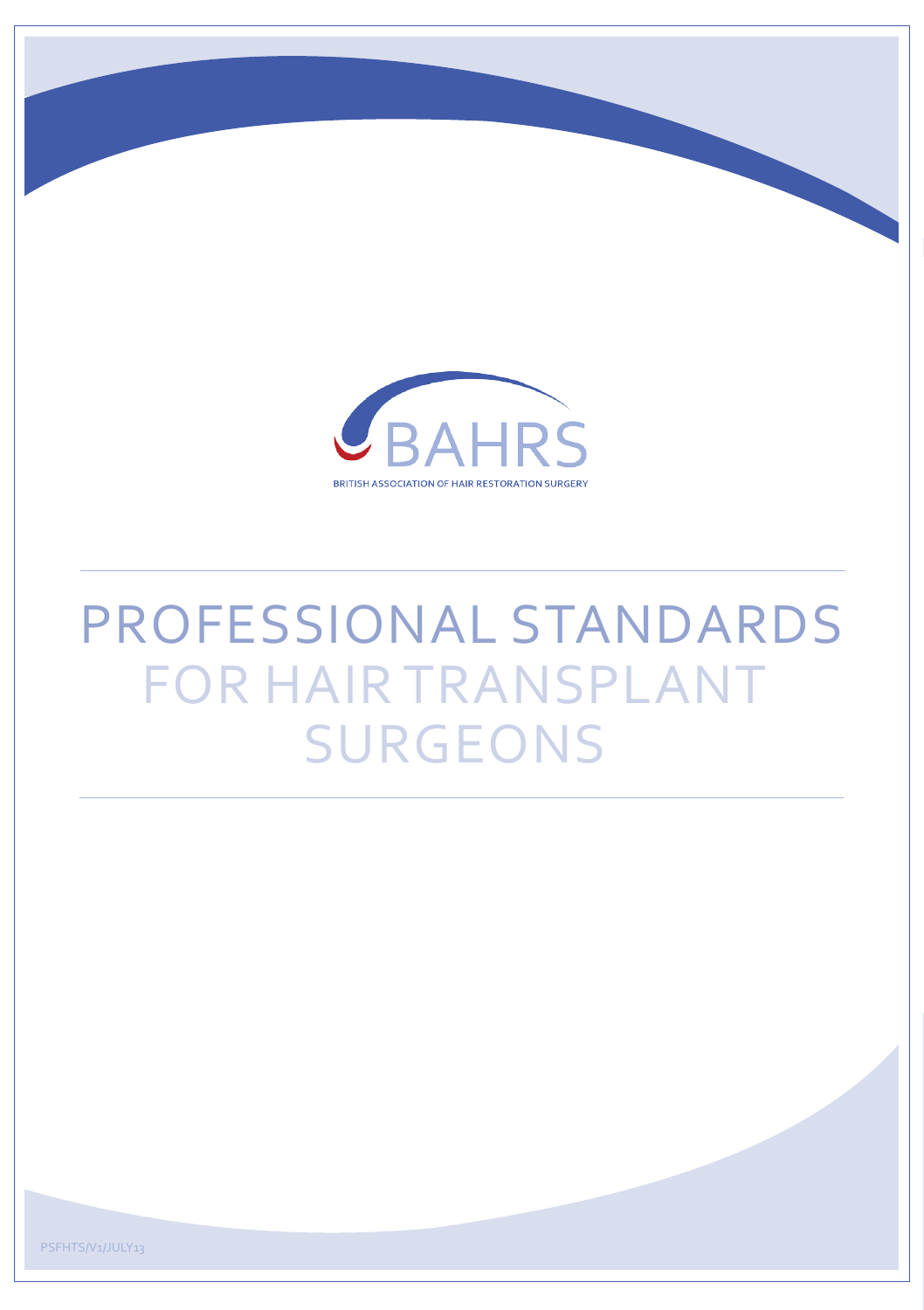

## *BRITISH ASSOCIATION OF HAIR RESTORATION SURGERY (BAHRS) PROFESSIONAL STANDARDS FOR HAIR TRANSPLANT SURGEONS*  $(IIIY 2012)$

## INTRODUCTION AND THE STATE OF HAIR TRANSPLANT SURGERY IN THE UK IN 2013

The British Association of Hair Restoration Surgeons (now British Association of Hair Restoration Surgery - BAHRS) was founded in 1996. In the original BAHRS Constitution, the first point listed under objectives of the Association was 'To promote the understanding and reputation of hair restoration surgery in the United Kingdom'. Since then, the field of cosmetic surgery has evolved and has seen a significant rise in demand. Furthermore public expectation of transparency in quality of health care has increased. Cosmetic practice remains one of the few areas of medicine and healthcare that is essentially unregulated in England primarily because it sits almost entirely outside of the National Health Service.

Previously published guidance documents on this subject include Expert Group on the Regulation of Cosmetic Surgery: Report to the Chief Medical Officer (Department of Health, 2007)<sup>1</sup>, Provision of Cosmetic Surgery in England (Healthcare Commission, 2007)², Good Medical Practice in Cosmetic Surgery/ Procedures (Independent Healthcare Advisory Service, 2010).<sup>3</sup>

The Royal College of Surgeons of England published the document Professional Standards for Cosmetic Practice<sup>4</sup> written by the Cosmetic Surgical Practice Working Party in January 2013 in response to the 2010 National Confidential Enquiry into Patient Outcome and Death report On the Face of It.<sup>5</sup> It calls for all doctors in the field of cosmetic practice to abide by a number of principles.

The Department of Health's report entitled Review of the Regulation of Cosmetic Interventions<sup>6</sup> was commissioned to review regulation in the cosmetic interventions sector following the Poly Implant Prothèse (PIP) silicone breast implant scandal under the leadership of Professor Sir Bruce Keogh, the NHS Medical Director. It was published in April 2013 and exposed "woeful lapses in product quality, after care and record keeping". It also drew attention to "widespread use of misleading advertising, inappropriate marketing and unsafe practices right across the sector".

The European Standard for Aesthetic Surgery Services is undergoing final draft review in 2013 and the British Standards Institute document Aesthetic Surgery and Aesthetic Non-Surgical Medical Services is also under final review.

It is therefore timely to create an explicit set of professional standards for hair transplant surgery that will support the objectives of the Association and reassure the public that the BAHRS Hair Transplant Surgeons of BAHRS conduct themselves to a standard that is commensurate with the principles laid out in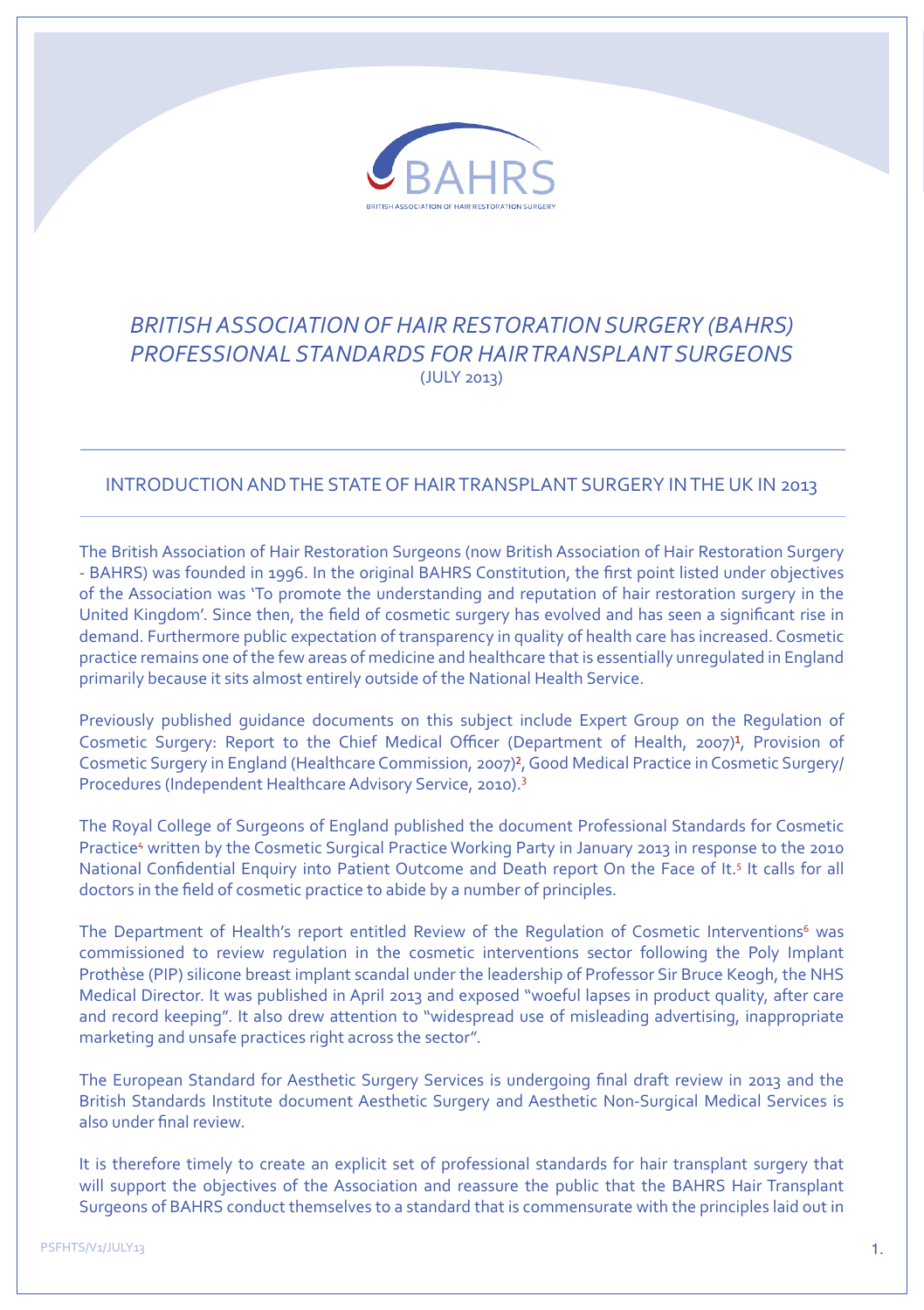

Professional Standards for Cosmetic Practice and takes account of the concerns raised in the Review of the Regulation of Cosmetic Interventions including the 40 recommendations therein.

The BAHRS Professional Standards for Hair Transplant Surgery will be transparent and available for public viewing. All BAHRS Hair Transplant Surgeons of BAHRS will commit to adhering to these standards by signing the BAHRS Code of Conduct for Hair Transplant Surgeons. Failure to adhere to the BAHRS Professional Standards for Hair Transplant Surgeons would result in expulsion from the Association.

There are a very small number of doctors who perform hair transplant surgery in the UK. Following the introduction of annual appraisal and revalidation for doctors, it is important to have a bespoke set of standards that has been agreed by those who are familiar with the procedure and which is line with national and international best practice. These standards would form part of appraisal portfolios and could be used for reference by appraisers not familiar with the procedure.

The BAHRS Professional Standards for Hair Transplant Surgery draws heavily from the Professional Standards for Cosmetic Practice document as the BAHRS Hair Transplant Surgeons of BAHRS subscribe to the principles laid out in this publication. It will be reviewed following publication of the final versions of the European Standard for Aesthetic Surgery Services and the British Standards Institute document Aesthetic Surgery and Aesthetic Non-Surgical Medical Services.

## DEFINITIONS RELEVANT TO BAHRS

BAHRS Hair Transplant Surgeons as defined in the Association's Constitution are those members who are performing Hair Transplant Surgery regularly (46 – 52 cases per year). Members who do not perform Hair Transplant Surgery regularly would be eligible for Affiliate Membership but would not have voting rights within the Association.

The Royal College of Surgeons does not have an explicit definition for 'surgery'. BAHRS considers any Hair Transplant (including Follicular Unit Extraction – FUE) to be a surgical procedure.

The Professional Standards for Cosmetic Practice Working Party defined 'cosmetic surgery/practice' and 'aesthetic surgery/practice' as: "Operations and all other invasive medical procedures where the primary aim is the change, the restoration, normalisation or improvement of the appearance, the function and wellbeing at the request of an individual". This definition can be applied to Hair Transplant Surgery.

The Professional Standards for Cosmetic Practice document categorised cosmetic procedures as:

- **Level 1a: Invasive** Medium–high risk; may require general anaesthetic; may require an overnight stay
- **Level 1b: Invasive** Low–medium risk, usually only requires local anaesthetic, out-patient
- **Level 2: Minimally invasive** Lower risk, usually non-permanent/reversible, day case, local anaesthetic if any

Hair Transplant Surgery would be defined as Level 1b Invasive according to this classification. Hair Transplant Surgery is performed almost exclusively outside the NHS. Therefore, apart from a small number of pro-bono cases, this document assumes that patients will be paying for their surgery.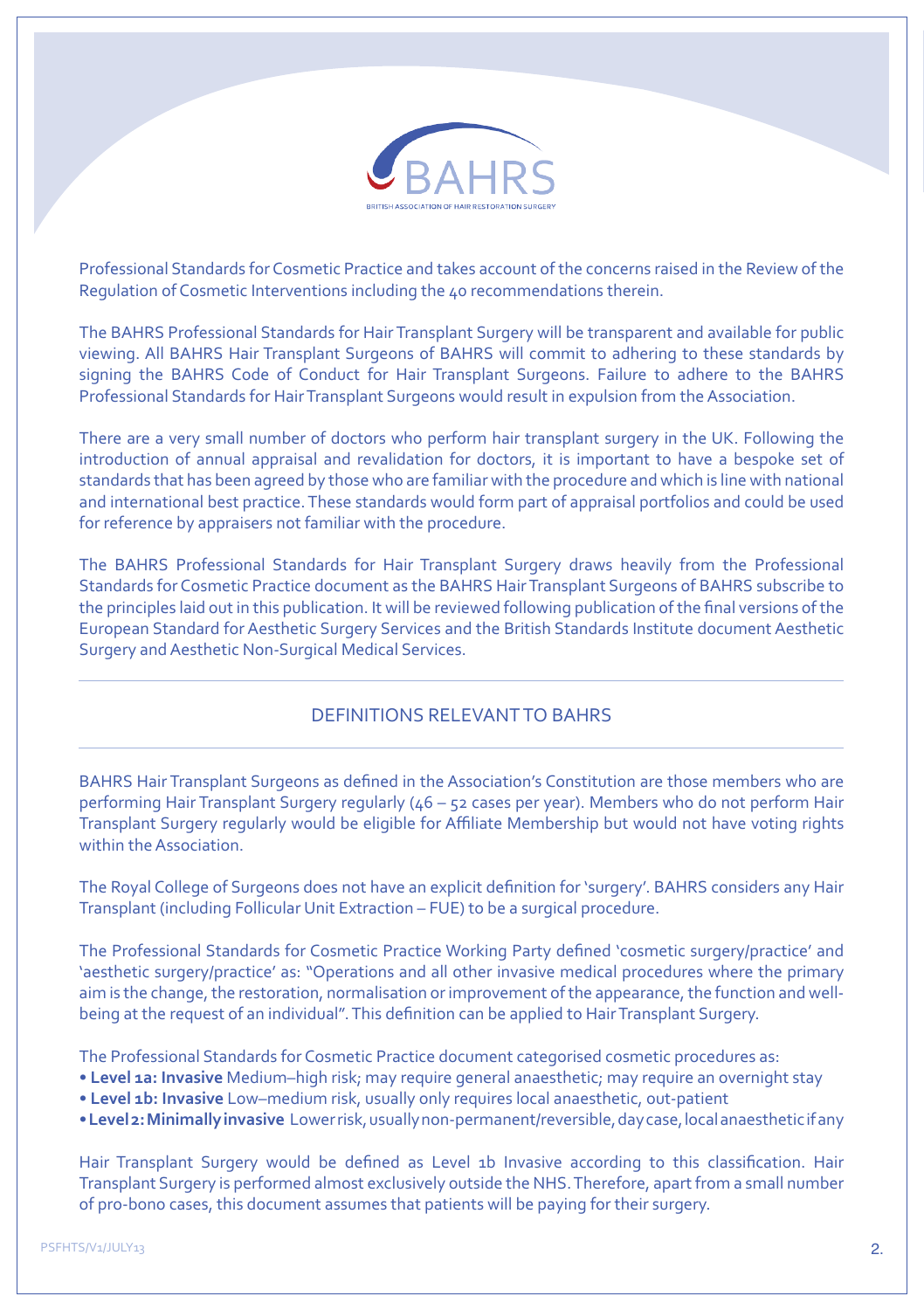

## STANDARDS FOR HAIR TRANSPLANT SURGEONS

The Professional Standards for Cosmetic Practice document recommends that the terms 'cosmetic surgeon', 'cosmetic doctor' and 'cosmetic physician' should be avoided as cosmetic medicine and surgery are areas of practice but not recognised specialties. Whilst the same might be suggested for Hair Transplant Surgery, BAHRS endorses the term 'Hair Transplant Surgeon' rather than 'Hair Transplant Doctor' as the Hair Transplant procedure is a surgical procedure and therefore in this sense the doctor performing the procedure is a 'surgeon' even if they are not on the General Medical Council's (GMC) Specialist Register.

The Professional Standards for Cosmetic Practice document recommends that only licensed doctors on the GMC specialist register should perform Level 1 Invasive Surgical Procedures. It does allow for the exception of doctors who were undertaking cosmetic surgery in the Independent Healthcare Sector before 1st April 2002 and who are not on the specialist register, subject to conditions set out in the Care Standards Act 2000.

BAHRS acknowledges that many of its members are not on the GMC's specialist register and were not practicing in the Independent Healthcare Sector before 2002. However the qualifications of BAHRS Hair Transplant Surgeons will be noted on their listing on the BAHRS website.

BAHRS Hair Transplant Surgeons will take note of, and comply with, the GMC's 2013 publication Good Medical Practice<sup>7</sup> and the Royal College of Surgeons of England's 2008 Good Surgical Practice guidance<sup>8</sup>.

BAHRS Hair Transplant Surgeons who work for an organisation will reassure themselves that the Organisation is Care Quality Commission (CQC) registered and approved. BAHRS Hair Transplant Surgeons who run their own organisations will comply with CQC regulations.

BAHRS Hair Transplant Surgeons will ensure that they comply with the GMC requirements for Appraisal and Revalidation. BAHRS Hair Transplant Surgeons who practice entirely in the Independent Health Sector will be able to obtain Responsible Officer services through designated organisations such as the Independent Doctors' Federation, or the Federation of Independent Practitioner Organisation's consultant appraisal services, based on the GMC's Good Medical Practice framework for appraisal and revalidation. BAHRS Hair Transplant Surgeons who are employed by the NHS will be appraised within the NHS structure.

The annual appraisal should cover the whole of a doctor's practice. It is the doctor's responsibility to ensure that his or her supporting information reflects the entirety of the practice, including any cosmetic work. It is not yet clear how revalidation will be noted on the specialist register but it may be that the field of current practice will be indicated. It may be possible to describe sub-specialty/extra-specialty practice such as cosmetic surgery.

BAHRS Hair Transplant Surgeons who work for an organisation will reassure themselves that the Organisation has processes in place for dealing with concerns and complaints raised by patients. Selfemployed BAHRS Hair Transplant Surgeons should have processes in place for dealing with concerns and complaints raised by patients.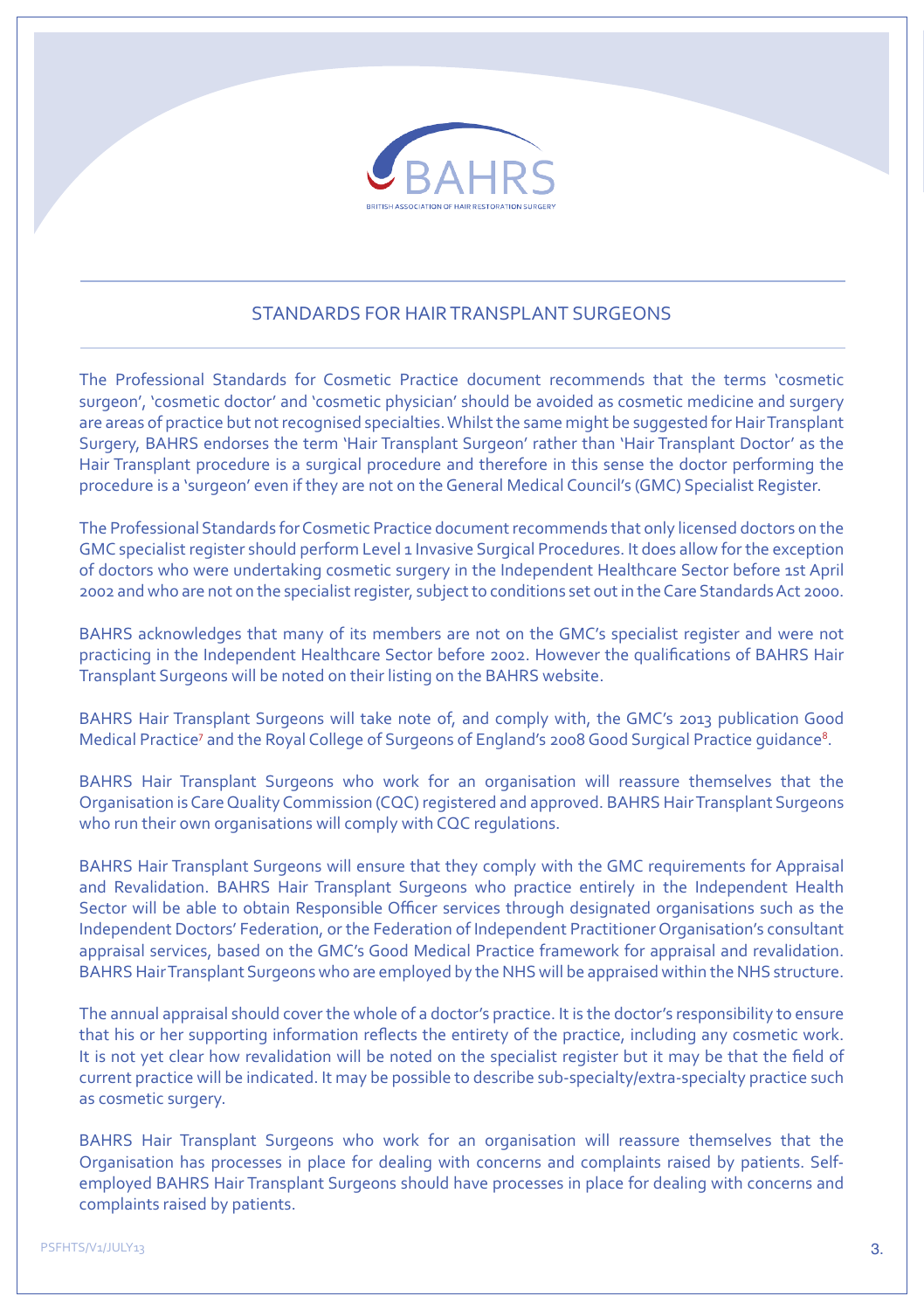

BAHRS Hair Transplant Surgeons should ensure that they audit their Hair Transplant practice.

BAHRS Hair Transplant Surgeons will ensure that they have indemnity insurance that is adequate for the Hair Transplant procedures that they undertake.

## STANDARDS FOR HAIR TRANSPLANT SURGICAL ASSISTANTS

Whilst the Professional Standards for Cosmetic Practice document recommends that "only licensed doctors, registered dentists and registered nurses should provide any cosmetic treatments (including laser treatments and injectable cosmetic treatments)", BAHRS and the International Society for Hair Transplant Surgery (ISHRS) acknowledge that Hair Transplant procedures, and in particular Follicular Unit Grafting by the strip method, require a team of surgical assistants who do not need to hold one of these qualifications. All BAHRS Hair Transplant Surgeons acknowledge that the Hair Transplant Surgical Assistants who work with them are under their supervision and that the BAHRS Hair Transplant Surgeon is responsible to the patient for ensuring that the quality of care, skill and expertise of the Surgical Assistant is at a level that complies with the British Association of Hair Restoration (BAHRS) Professional Standards for Hair Transplant Surgical Assistants.

A BAHRS Hair Transplant Surgeon will not allow a Hair Transplant Surgical Assistant to make Follicular Unit Extraction (FUE) incisions but they will allow Hair Transplant Surgical Assistants to extract FUE grafts under their supervision.

At no point would a BAHRS Hair Transplant Surgeon allow a Hair Transplant Surgical Assistant to function independently or make decisions regarding a patient's care without the knowledge of the BAHRS Hair Transplant Surgeon.

All BAHRS Hair Transplant Surgeons who employ or work with Surgical Assistants will ensure that they have the same level of occupational health clearance that would be required if they were working in the NHS or a private hospital facility.

All BAHRS Hair Transplant Surgeons who employ or work with Surgical Assistants will ensure that they have the appropriate Disclosure and Barring Service (DBS) clearance - previously the remit of the Criminal Records Bureau (CRB)

## QUALIFICATIONS, TRAINING EXPERIENCE AND CPD

BAHRS Hair Transplant Surgeons will be registered by the GMC and should take note of all relevant GMC Guidance.

BAHRS Hair Transplant Surgeons will make their professional qualifications clear to patients.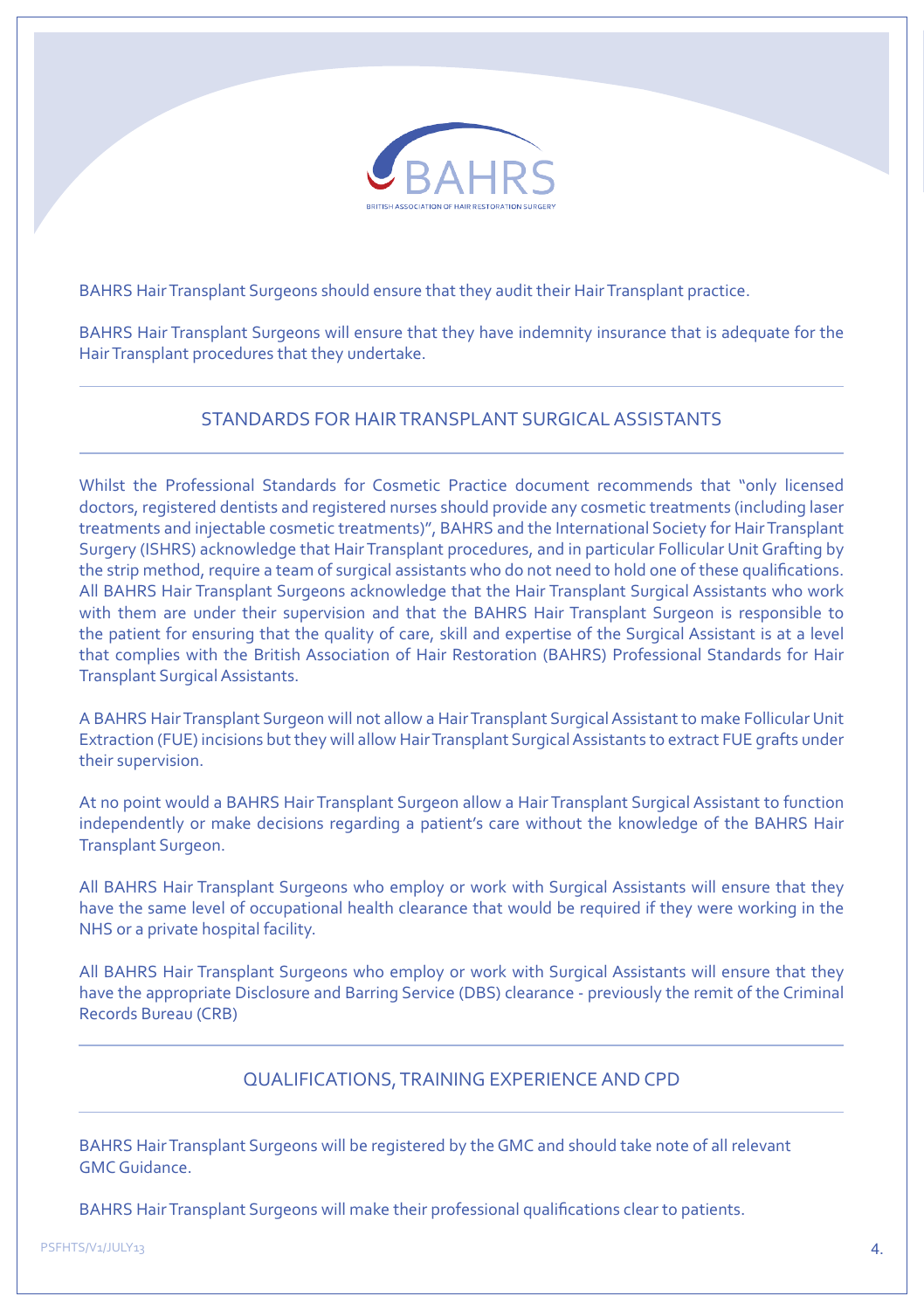

BAHRS Hair Transplant Surgeons will attend at least one ISHRS Annual meeting every 5 years.

BAHRS Hair Transplant Surgeons will attend at least one ISHRS sponsored surgical workshop every 5 years.

BAHRS Hair Transplant Surgeons should try to accrue 50 Continuing Professional Development Credits (CPD) each year – equivalent to 50 hours. The CPD should be balanced between Hair Transplant specific learning and other learning relevant to their Hair Transplant practice.

BAHRS Hair Transplant Surgeons will have completed life skills training in compliance with the UK Resuscitation Council guidelines.

## PROCESS OF PATIENT CARE

#### **Consultation**

The Hair Transplant Surgeon should have a pre-procedure consultation/discussion with the patients which should include an in-depth discussion regarding the Hair Transplant procedure. This should be a twoway conversation, with the doctor listening to and modifying the patient's existing understanding of the procedure. This process allows unrealistic expectations to be discussed. BAHRS Hair Transplant Surgeons should discuss and document:

- The patient's fitness to undergo the proposed Hair Transplant procedure (Practitioners should not agree to carry out a procedure if they believe that there is a significant risk that it would have a detrimental effect on the patient's health, even if the patient argues that he or she understands and accepts the risk)
- The patient's reasons for seeking the Hair Transplant procedure
- An unambiguous, objective description of what the patient is trying to change, eg use of terms such as 'thicker' or 'denser' rather than 'nicer' or 'better'
- The patient's understanding of the Hair Transplant procedure
- The patient's expectations of outcome, including the anticipated impact on his or her day-to-day life
- History of previous cosmetic procedures and their outcome, particularly the patient's satisfaction with the previous surgery
- History and nature of body image and appearance concerns, including impacts on psychological well-being (eg, anxiety, depression, social anxiety), social and/or occupational functioning and relevant psychiatric history, such as eating disorders and signs or symptoms suggestive of body dysmorphic disorder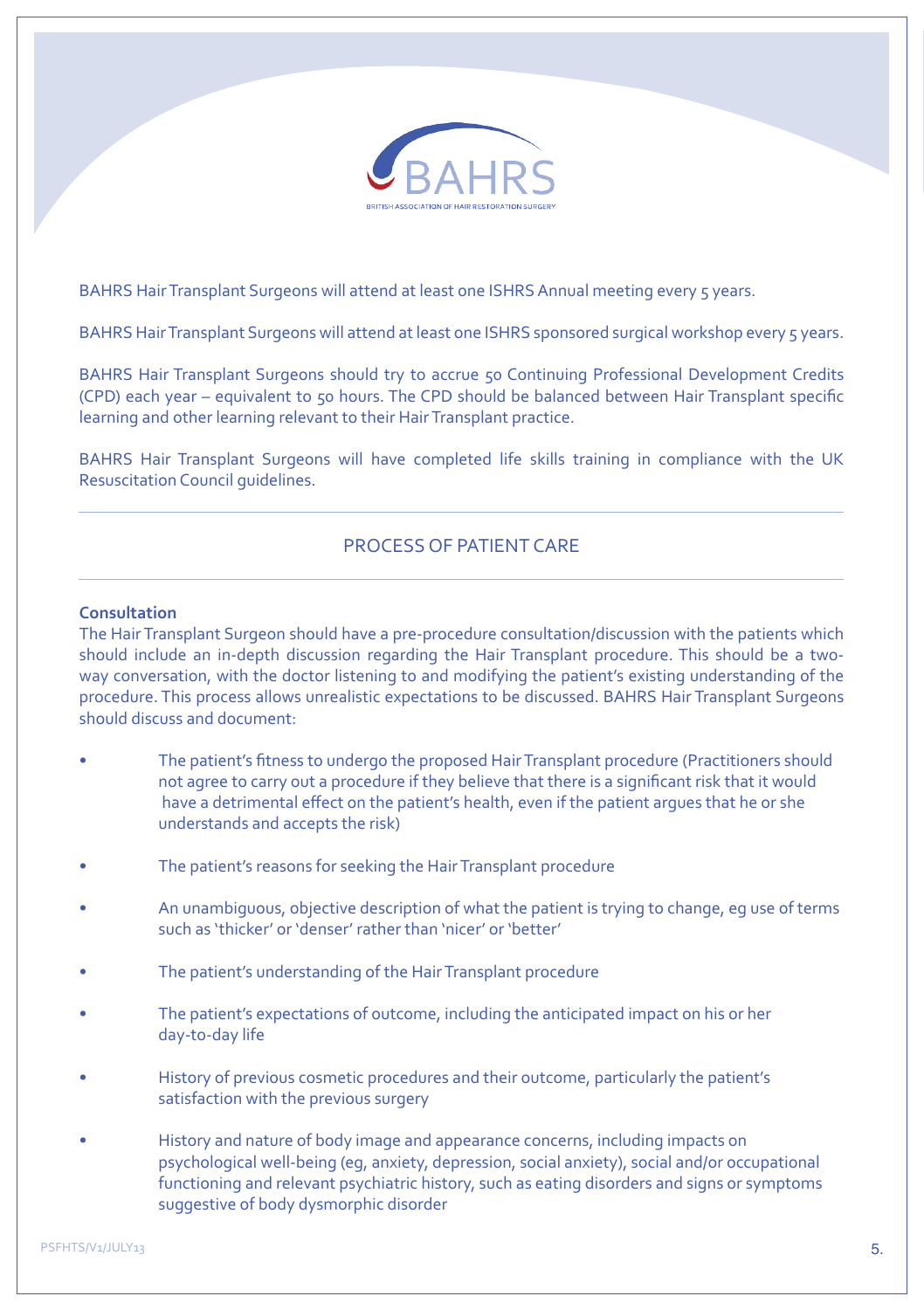

#### Recent significant life events.

Any guidance documents should use either accurate diagrams or real patient photographs and not models. Software should not be employed to modify or enhance the image to make it misleading.

#### **By the end of the conversation the patient should clearly be able to describe:**

- What is involved in the procedure and recovery
- What likely outcome might be expected and the extent to which this meets his or her expectations
- The risks and what complications might occur in the short and longer term and how these will be managed and paid for
- The option of doing nothing
- Alternative options and their implications.

#### **There should then be:**

- More thorough psychological or psychiatric assessment should concerns be raised in preprocedure discussions
- A cooling-off period (Note: Level 1 procedures must not be done on the same day as the initial consultation and there should be a cooling-off period of at least two weeks)
- The patient's right to change his/her mind right up to the point of the procedure being started.

#### **Consent**

- Before the procedure is undertaken a standard consent form should be completed in writing
- Although it is important to provide written information this is no substitute for a full and comprehensive discussion about the procedure. This consent should be taken by the practitioner who will perform the procedure as is normal for other forms of surgery
- BAHRS Hair Transplant Surgeons will comply with the GMC Guidance Consent: patients and doctors making decisions together, 2008<sup>9</sup> .

#### **Fees and Financial Issues**

Patients should be informed about the full financial implications of the procedure that they are requesting. Fees should be transparent and set out in advance. It should be made clear what follow- up care might be required and how and when this will need to be paid for.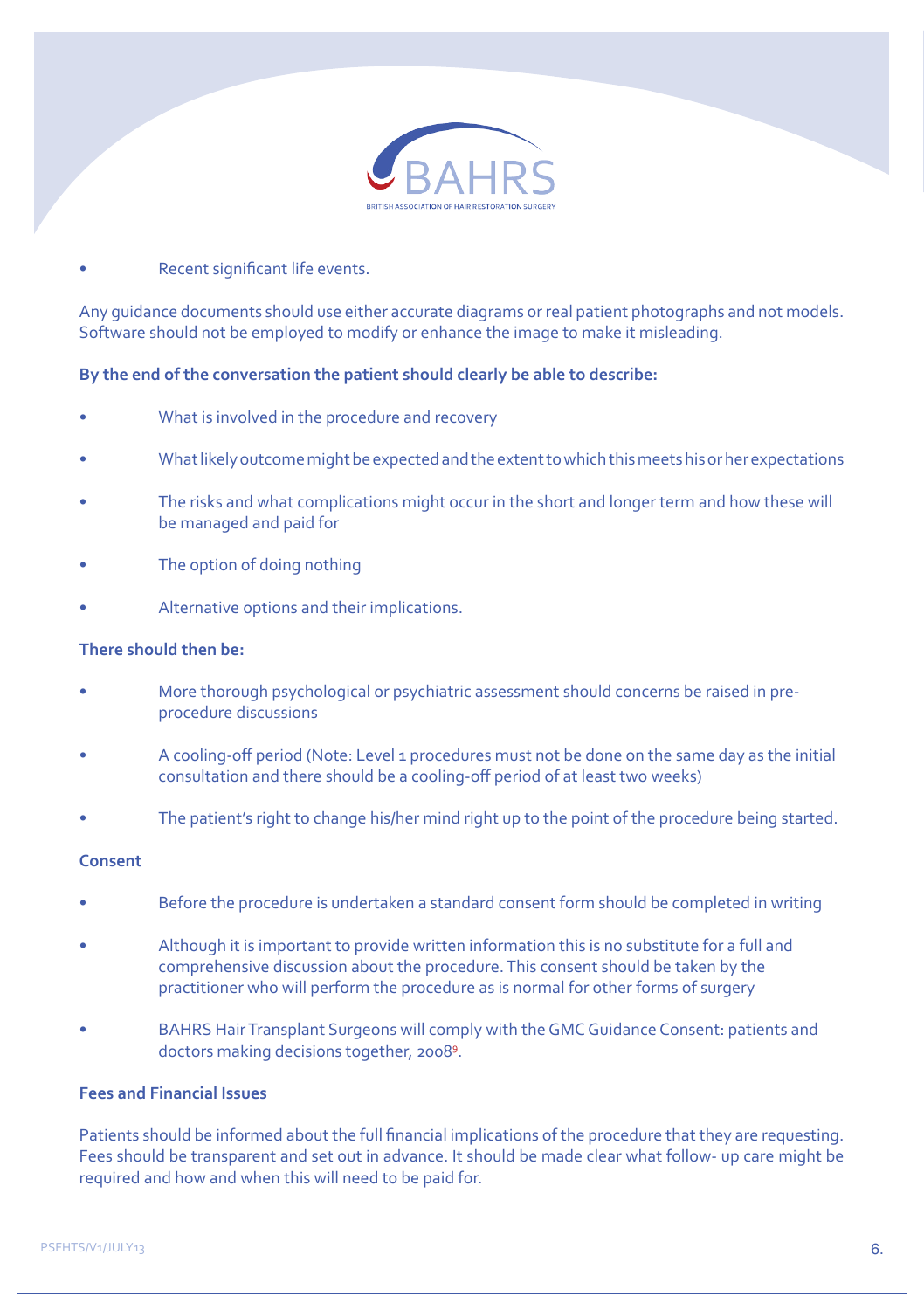

Many forms of hair loss are on-going. This should be clearly explained to the patient so that the financial implications of repeat Hair Transplant procedures are understood.

Sometimes procedures will not go as planned and revisional procedures or emergency care might be required. It should be absolutely clear, in advance, whose responsibility it would be to pay for this additional care; equally, it should also be made clear that the NHS will not intervene to correct privately provided cosmetic procedures even when the outcome is poor.

BAHRS Hair Transplant Surgeons, and/or the Organisations for which they work, must not seek to hasten a patient's decision to undergo a procedure by the use of financial inducements, eg time-limited special offers or discounts. There should be no requirement for a deposit to be paid for any treatment until the patient has been examined and counselled. This is to avoid undue pressure being put upon the patient until he or she has had an opportunity to discuss fully his or her cosmetic problem with a person competent to do the operation or procedure.

#### **Record Keeping**

BAHRS Hair Transplant Surgeons are responsible for ensuring the quality of record keeping and the methods by which the records are stored and disposed.

The Academy of Medical Royal Colleges had agreed standards for medical note keeping which should be followed (A Clinician's Guide to Record Standards – Part 2: Standards for the structure and content of medical records and communications when patients are admitted to hospital.)<sup>10</sup>

Medical records must be kept confidential and held securely whether in paper or electronic format. Independent sector organisations, or individuals where relevant, should meet as a minimum the standards of the NHS (Records management: NHS code of practice) and the requirements of the Data Protection Act 1998.<sup>11</sup>

#### **Relationship with the Patient's General Practitioner**

BAHRS Hair Transplant Surgeons should ask patients if they have discussed their intention to undergo a Hair Transplant procedure with their General Practitioner. If the patient has not done so the practitioner should advise him or her to do this before proceeding with the treatment. Following Hair Transplant Surgery the practitioner should write to the patient's GP detailing the procedure. Consent should be obtained from the patient before his or her GP is informed. The patient has the right to refuse to discuss the procedure with the GP or to give permission for the GP to be informed. The Hair Transplant Surgeon should respect the patient's decision but it should be recorded in the patient's medical records.

#### **Aftercare**

Following a Hair Transplant procedure the BAHRS Hair Transplant Surgeon should ensure the patient is fit to go home. Instructions for aftercare should be given to the patient and arrangements should be made for follow up. A telephone contact should be given to the patient for enquiries including for out of hours contact telephone number in case of an emergency.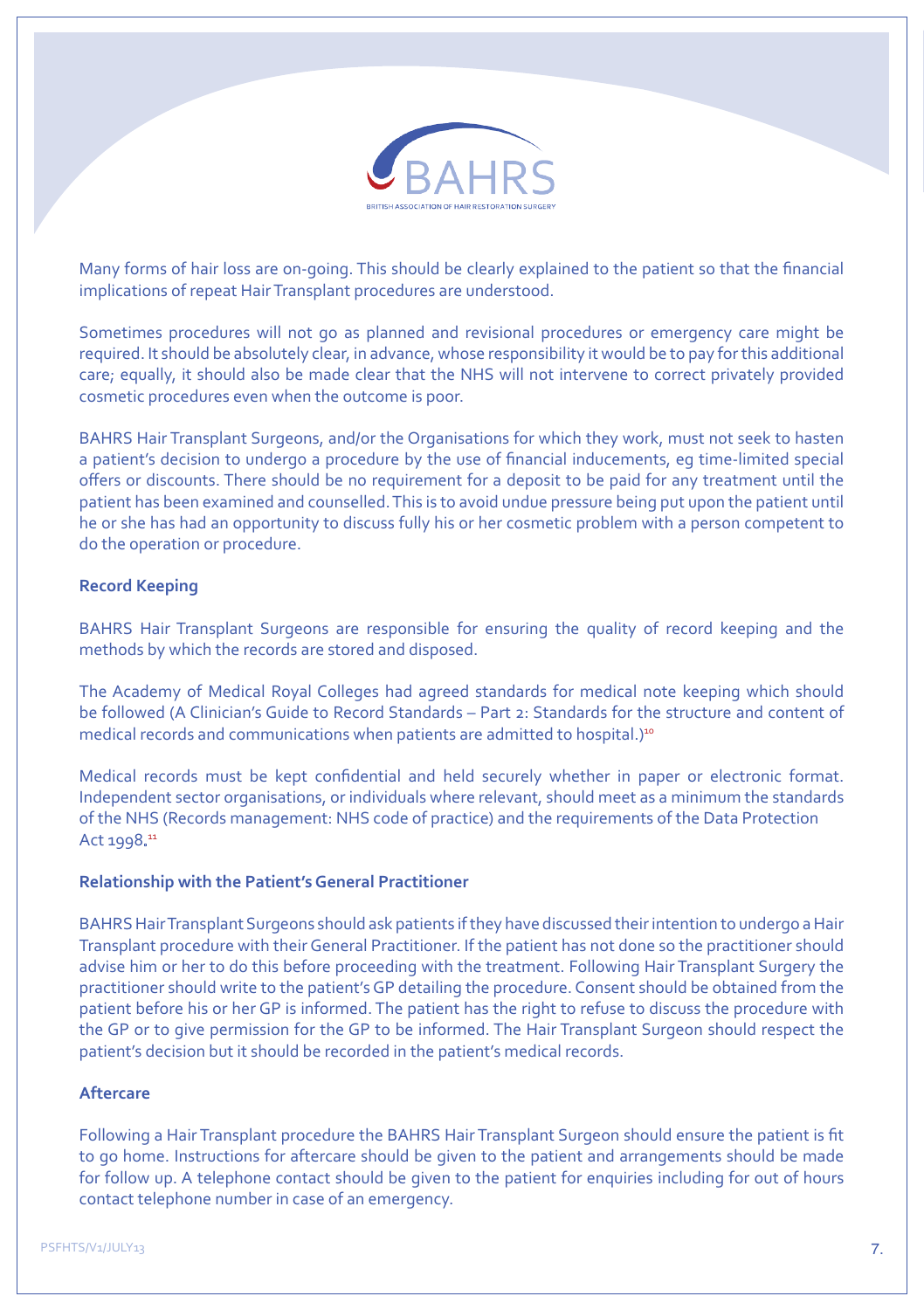

## ORGANISATIONAL SUPPORT FOR BAHRS PROFESSIONAL STANDARDS FOR HAIR TRANSPLANT SURGEONS

All Organisations where Hair Transplants are performed will be CQC registered and approved.

All Organisations which employ BAHRS Hair Transplant Surgeons will support them in the GMC requirements for Appraisal and Revalidation. Self-employed BAHRS Hair Transplant Surgeons will ensure that they comply with the GMC requirements for Appraisal and Revalidation.

All Organisations which employ BAHRS Hair Transplant Surgeons will support for them complying with the requirements of the BAHRS Professional Standards for Hair Transplant Surgeons.

All Organisations which employ BAHRS Hair Transplant Surgeons should have processes in place for dealing with concerns and complaints raised by patients. Self-employed BAHRS Hair Transplant Surgeons should have processes in place for dealing with concerns and complaints raised by patients.

All Organisations which employ BAHRS Hair Transplant Surgeons should facilitate audit of the Hair Transplant practice performed there.

Self-employed BAHRS Hair Transplant Surgeons should ensure audit of their Hair Transplant practice.

## ADVERTISING

Over the years, the Advertising Standards Authority (ASA) has upheld several complaints against marketers who have exaggerated the qualifications of the doctors working at their cosmetic surgery clinics. In October 1997, Committee of Advertising Practice issued a Help Note on Cosmetic Surgery<sup>12</sup>, which offered guidance on that and on claims relating to the surgery and to the clinics that carry out the procedures. This has been revised a number of times, the last being February 2011.

BAHRS Hair Transplant Surgeons will adhere to the following principles covered by the Help Note:

- BAHRS Hair Transplant Surgeons who claim they are 'qualified', 'highly qualified' or 'fully qualified' in Hair Transplant Surgery should be able to support this with a qualification such as that provided by the American Board of Hair Restoration Surgery, or another qualification recognised by BAHRS and the ISHRS.
- BAHRS Hair Transplant Surgeons claiming to be 'experienced' or 'highly experienced' should be able to show that they have practiced Hair Transplant Surgery for at least 6 years (the minimum NHS requirement for completion of specialist training) as expected by the Advertising Standards Association.